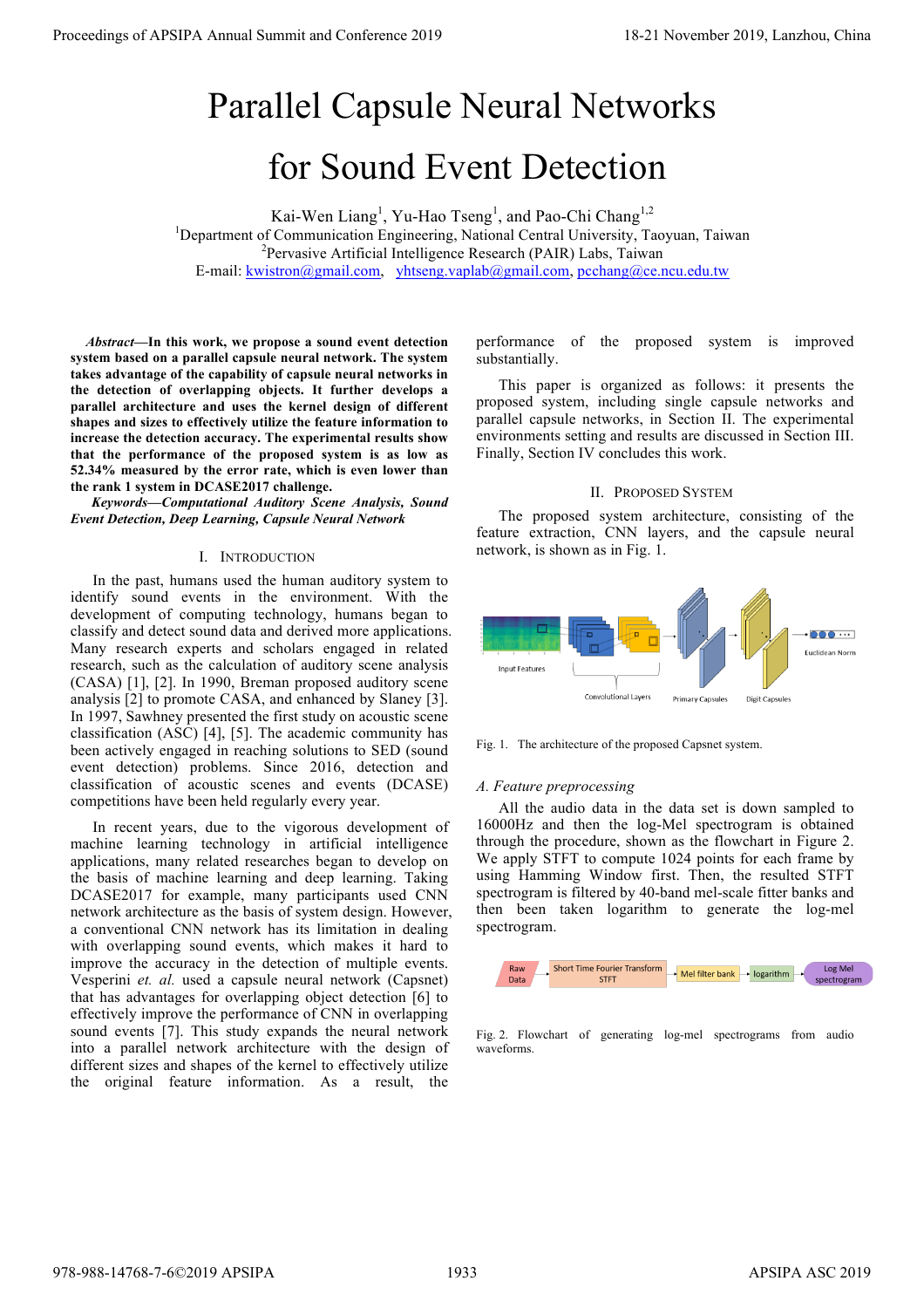#### *B. Single Capsule Neural Network*

The concept of using a capsule neural network architecture originates from its advantage in detecting overlapping events and its application in sound event detection [7]. Our proposed single capsule network architecture is represented in Fig. 1.

The parameters used in the proposed system are carefully chosen based on different experimental results. The proposed system includes two convolutional layers. The first convolutional layer performs a convolution over the input spectrogram with 4 filters and the second convolutional layer is with 16 filters in which the kernel shape is the same as the first convolutional layer. The width and the height of kernels in each layer are not symmetrical, that is not a squared kernel. The width and the height of kernel are 3 and 7, respectively, where 3 is in the frequency domain and 7 represents the axis in the time domain. The activation function used for kernels in both convolutional layers is rectifier linear units (ReLU).

There are two max-pooling layers which are placed separately between two convolutional layers and after the second convolutional layer. Specifically, max-pooling is only applied to the axis representing the frequency domain.

After CNN layers it fed output to the Primary Capsule Layer. Then the capsule layer is closely connected the *L* capsules, where *L* is the number of categories, i.e., sound events. Because the previous layer is also a capsule layer, a dynamic routing algorithm is used to calculate the output. Finally, it calculates the Euclidean length of each output capsule and generates the classification results.

#### *C. Covered Area by Convolution and Pooling*

As mentioned previously, our proposed method emphasizes on the importance of feature in the time domain on both kernel design and pooling process. Because the temporal resolution is more important than that in the frequency domain for sound event detection, no pooling is used in CNN layers to preserve enough temporal information. Therefore we need to slightly enlarge the kernel size to get more time information for effective feature extraction. In the frequency domain, similar to many conventional CNNs, a two-to-one maximum pooling is used. Our system design aims to reduce the complexity of the network, e.g., the number of CNN layers and the amount of necessary data acquisition, while the performance is maintained. We then discuss the influence of the covered area on both the kernel size and the pooling function. Proceeding of APSIPA Annual Summit and Conference 2019<br>
At Benezzal the Conference 2019, Lanzhou, China 2019, Lanzhou, China 2019, Lanzhou, China 2019, Lanzhou, China 2019, Lanzhou, China 2019, Lanzhou, China 2019, Lanzho

Different kernel sizes will extract different features. Intuitively, the larger the kernel size is, the more information the extracted points represent, which refers that each output of a kernel carries information of more input points when the kernel size increases. The covered area defined by *C* for an output point with the specific kernel size in CNN layers is formulated as (1).

$$
C = m + (l-1)(m-1)
$$
 (1)

where  $m$  is the size of the kernel and  $l$  is the number of convolution layers. In addition, when we take the pooling layer into consideration, the coverage *C* of a point will be enlarged and can be formulated by (2).

$$
C = 2l + \sum_{1}^{l} 2l-1 (m-1)
$$
 (2)

As illustrated in Figure 3, this example shows that one output depicted by the blue point carries information affected to 5 points in the original resolution when it is located on layer 2 with kernel size 3 in each layer.



Fig. 3. Covered area by two convolution layers with kernel size 3

A pooling function can rapidly increase the covered area. In Figure 4, the covered area of the affected points by pooling is demonstrated. In this example, the blue point is the current output with two layers of pooling and totally 10 points are covered in the original data region when it is located on layer 2 with kernel size 3 in each layer.



Fig. 4. Covered area by two convolution layers with pooling and kernel size 3

In our system, we have good results when we choose kernel size 7 in the time domain. That means this kernel size can preserve enough information to effectively present the original data. Further increasing the size may obtain better results but the complexity cost will increase, too. That may not be a practical realization. In the frequency domain, since we have used pooling, it is not necessary to take a large kernel size. If a large kernel size is chosen, the coverage will be too large so that the extracted features are not sensitive to details. The detailed experimental results are shown in Section IV.

#### *D. Parallel Capsule Neural Network*

In this section, we introduce the proposed parallel capsule neural networks with two types, early fusion and late fusion, in detail. First, each of the both systems has three parallelized convolution layers with three different kernel sizes which are determined as  $(3, 3)$ ,  $(5, 3)$ ,  $(7, 3)$ , respectively. The reason for choosing different kernel sizes is to get detailed information on different resolutions. Other parameters of the Primary layer and the Digit layer remain the same as that in the single architecture.

The difference between the proposed two types is that the early fusion system concatenates the outputs of the parallel neural networks before sending them into the primary layer, as shown in Fig. 5. On the contrary, the late fusion system sends outputs of each network directly into the primary layers and concatenates the output to the digit layer, as shown in Figure 6. Both architectures allow the digit layer to access all features generated from parallel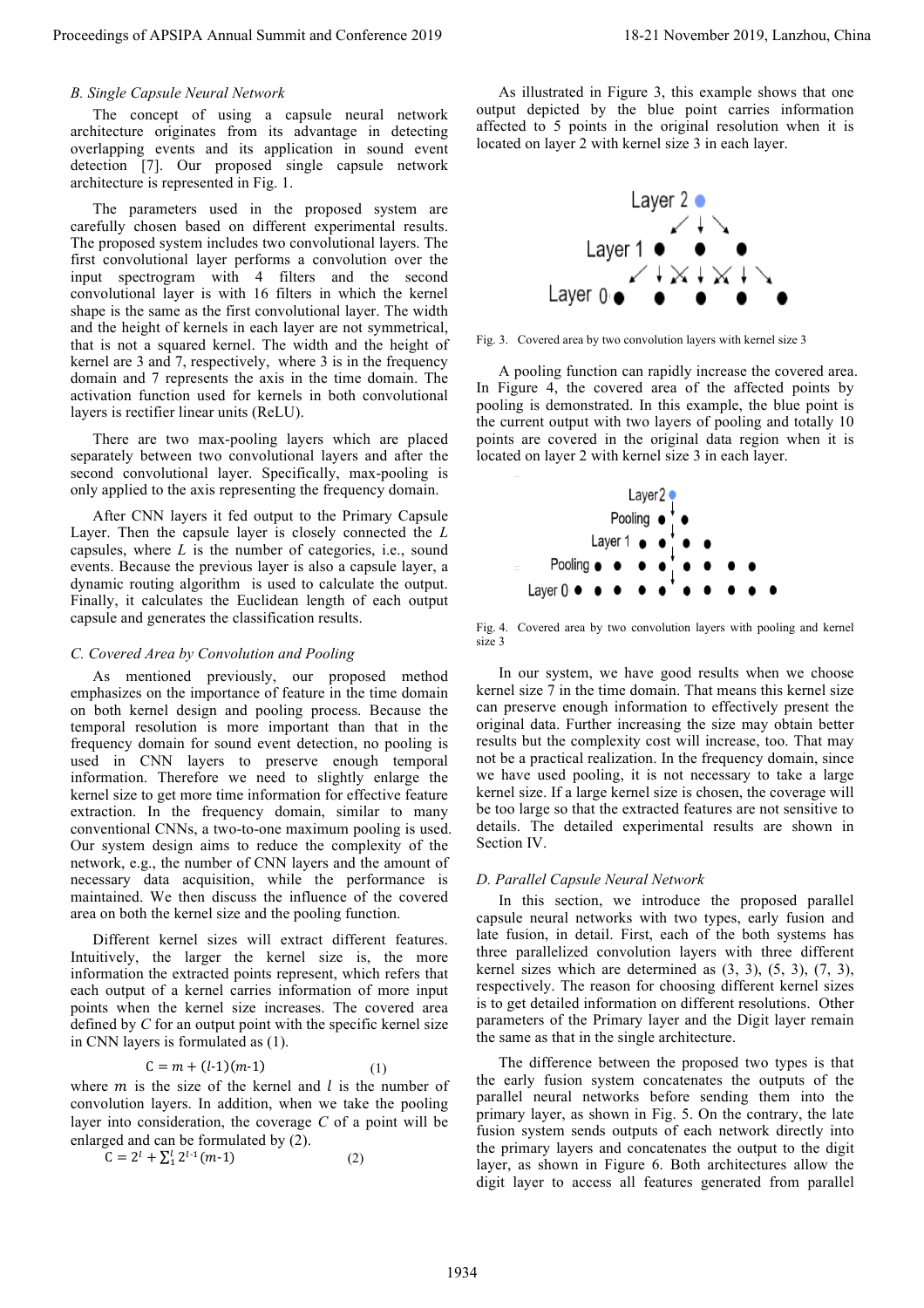CNN layers. However, the early fusion version might mix up the features generated from different CNNs too early in the system and degrade the function of parallelism. On the other hand, the late fusion architecture is able to keep the features from different CNNs more "pure" until the last full connection. Therefore, it is expected the late fusion version will perform better in the parallel architecture.



Fig. 5. Parallel capsule neural network (Early fusion)



Fig. 6. Parallel capsule neural network (Late fusion)

#### III. EXPERIMENTAL SETTINGS

This section describes the specifications of software and hardware, tools, and databases used in the experiments. In feature extraction, we use librosa library [8]. The experimental environment is shown as in Table I.

| <b>TABLE L</b> | <b>SIMULATION ENVIRONMENT</b> |
|----------------|-------------------------------|
|                |                               |

| <b>CPU</b>                          | <b>Core i7-8700K</b>                            |
|-------------------------------------|-------------------------------------------------|
| <b>GPU</b>                          | ASUS TURBO-GTX1080TI * 2                        |
| <b>RAM</b>                          | Micron Crucial DDR4 2400/16G RAM                |
| <b>OS</b>                           | Ubuntu-x64                                      |
| <b>Software language</b>            | Python3                                         |
| <b>Neural network tool</b>          | Tensorflow, Keras                               |
| <b>Data feature extraction tool</b> | librosa                                         |
| <b>Training setting</b>             | Batch size: 10<br>100 epochs<br>Learning rate 1 |

### *A. Dataset*

The data we use is TUT Sound Event 2017 [9], which is a database created in 2017 for DCASE. The database contains development datasets [9] and evaluation dataset [9]. Dataset is recordings of street acoustic scenes for a total of

121 minutes with 6 different labels. The 6 labels are brakes squeaking, car, children, large vehicle, people speaking, and people walking.

## *B. Evaluation Metrics [10]*

The error rate (ER) is the main scoring standard for DCASE 2017. The ER score is calculated from an intermediate statistic of one second. It is the sum of substitution number  $(S(k))$ , insertion number  $(I(k))$ , and deletion number  $(D(k))$ . ER is calculated as

$$
ER = \frac{\sum_{k=1}^{K} S(k) + \sum_{k=1}^{K} D(k) + \sum_{k=1}^{K} I(k)}{\sum_{k}^{K} N(k)}
$$
(3)

$$
S(k) = \min\left(FN(k), FP(k)\right) \tag{4}
$$

$$
D(k) = \max(0, FN(k) \cdot FP(k))
$$
 (5)

$$
I(k) = \max(0, FP(k) \cdot FN(k)) \tag{6}
$$

where  $N(k)$  is the total number of active groundtruth events. Since the error rate is based on substitution number, insertion number, and deletion number, it is possible to be greater than 1. Substitution number  $S(k)$  is the case when the system detects an event in a given segment, but gives it a wrong label.  $I(k)$  is after counting the number of substitutions per segment, the remaining false positives in the system output are counted.  $D(k)$  is after counting the number of substitutions per segment, the remaining false negatives.

#### IV. EXPERIMENTAL RESULTS

First, we used the data set provided by DCASE 2017 sound event detection competition to train the Capsule Neural Network. Then we compared it with DCASE2017 Baseline [9] and the first place architecture of DCAE2017 competition [11]. As shown in Table II, Our Capsule Neural Network resulted in the best performance. The preprocessing to get features for all works is to get the same log-mel spectrograms. After that, we also tried different kernel sizes by referring to the method proposed in [12]. As shown in Table III, the best combination of the kernel size is 3 in the frequency domain and 7 in the time domain, which obtained 57.12% in error rate. The increasing of the kernel size in the time domain results in better performance. However, a large kernel size in the frequency domain does not improve the performance. This can be explained by the discussion on the covered area in Section II-C. Proceeding the New York 2011 and 2018 and 2019 in the state of the New York 2019 in the New York 2019 and 2019 in the New York 2019 and 2019 and 2019 and 2019 and 2019 and 2019 and 2019 and 2019 and 2019 and 2019 and 2019

TABLE II. COMPARISON OF CAPSULE NEURAL NETWORK WITH DCASE2017 BASELINE AND FIRST CRNN ARCHITECTURE

| <b>Network</b>           | Feature | Error Rate |
|--------------------------|---------|------------|
| Baseline [9]             | mbe     | 0.9358     |
| <b>CRNN</b> [11]         | mbe     | 0.7914     |
| Capsnets [7]             | mbe     | 0.58       |
| <b>Capsnets</b> (Single) | mbe     | 0.5712     |
| <b>Capsnets (Early)</b>  | mbe     | 0.5347     |
| <b>Capsnets</b> (Late)   | mbe     | 0.5234     |